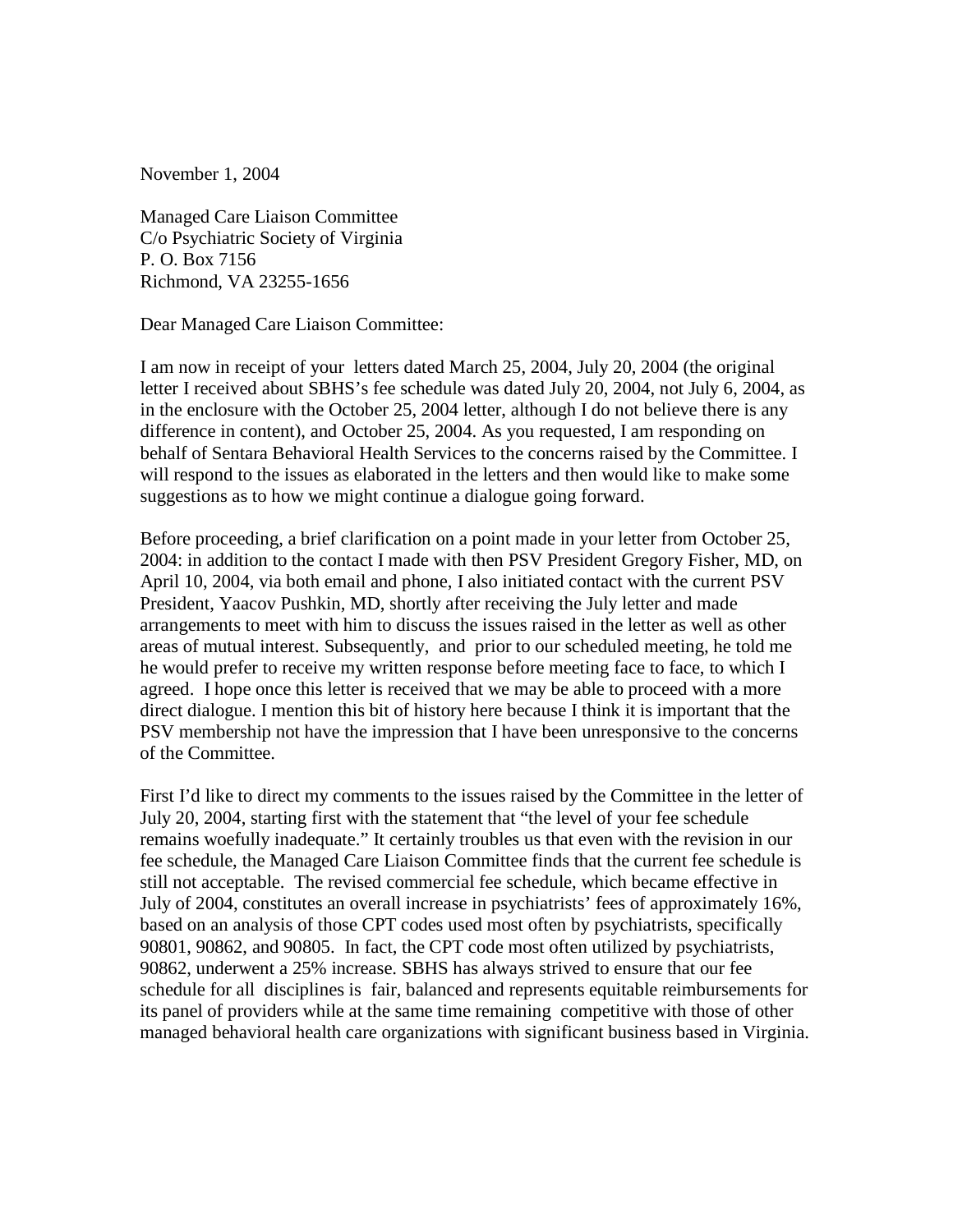Managed Care Liaison Committee Page Two November 1, <sup>2004</sup>

In the months prior to the current revision, we extensively analyzed the fee schedules of other Virginia based behavioral healthcare organizations and formulated our fee schedule other Virginia based behavioral healthcare organizations and formulated our fee schedule to be competitive with them. Having conducted this due diligence, we believe the most recent revision of our Commercial and Medicaid fee schedules are reflective of current local market and competitor reimbursement levels.

Since your letter indicates that our current fee schedule is "out of line with fee schedules<br>provided in *other states* (emphasis added) for similar services" we wonder if this provided in *other states* (emphasis added) for similar services", we wonder if this perspective on the part of the Committee may explain, at least in part, the difference in perception of the adequacy of our fees. We are well aware that there are fee schedules in other parts of the country whose rates of reimbursement exceed ours. For example, we have no doubt that our current fee schedule is lower than those of MBHOs with business based in New York City or Boston. We feel sure the Committee is aware that throughout health care, fee schedules vary remarkably across different parts of the country and, more to the point, different healthcare markets. This is analogous to and in part driven by the wide regional variations in housing costs, levels of employment income for the same job, and so on.

Since it has always been SBHS's stated intention to remain competitive with Virginia based managed behavioral healthcare companies' fee schedules, we are very interested in and would welcome the Committee's forwarding us other such fee schedules. We are particularly interested if the Committee is able to document instances where our fee schedule is, in fact, not competitive with those of other current Virginia based managed behavioral healthcare companies.

Regarding the second point in your letter, we regret that the Committee has apparently inferred from our fee schedule that we intend to devalue psychiatric psychotherany or inferred from our fee schedule that we intend to devalue psychiatric psychotherapy or that we do not value psychiatric psychotherapy. We believe this is an unwarranted inference and is not supported by an objective review of our fee schedule. In point of fact, every CPT code reimbursement for psychiatrists is higher than any other discipline (except for family therapy and group psychotherapy) and in no instance is it lower. It is difficult to understand how this can be construed as <sup>a</sup> "devaluation" of psychotherapeutic services performed by psychiatrists.

In regards to your comments about the practice expenses that fall more heavily on provehiatrists than other mental health disciplines, particularly the rising cost of psychiatrists than other mental health disciplines, particularly the rising cost of malpractice insurance, we are well aware of these pressures. In fact, this is part of what led to our providing <sup>a</sup> substantial increase in reimbursement for those services which, in fact, constitute the bulk of psychiatric practice across the State of Virginia.

The Committee's letter raised questions regarding the rationale for raising the fees of psychologists and masters prepared mental health professionals in the way that we did psychologists and masters prepared mental health professionals in the way that we did. SBHS's evaluation of recent data and market information indicated that both the Masters and PhD disciplines were lagging at several levels of reimbursement. Each discipline level was evaluated independently in <sup>a</sup> fair and balanced approach based on all available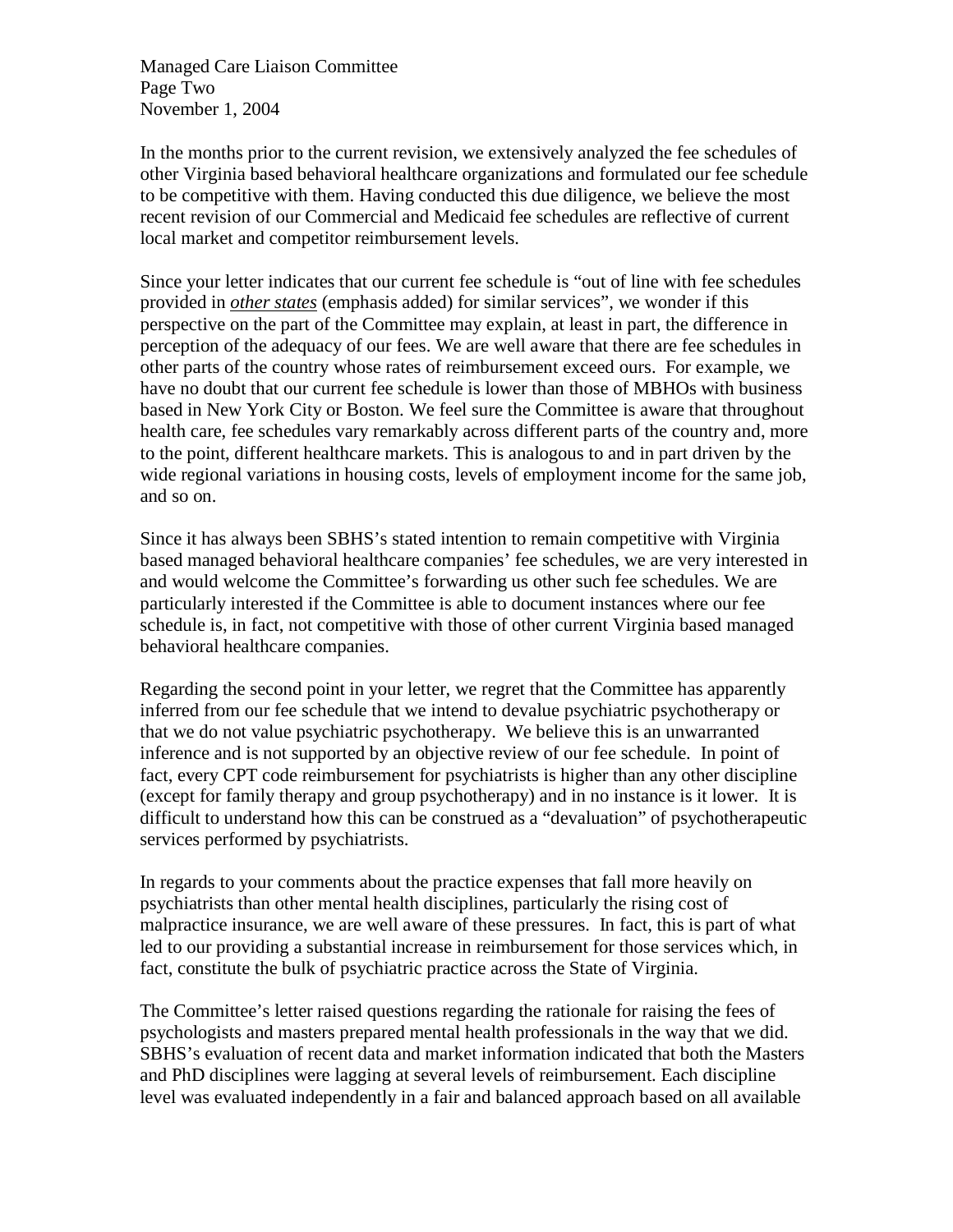Managed Care Liaison Committee Page Three<br>November 1 November 1, <sup>2004</sup>

market criteria. As a result, the overall percentage of reimbursement increases by discipline levels differed based upon specific CPT codes and the respective disciple discipline levels differed based upon specific CPT codes and the respective discipline.

In regards to the last paragraph of the Committee's July, 2004, letter, we are aware that nationally there has been a trend for psychiatrists and physicians in general to stop nationally there has been <sup>a</sup> trend for psychiatrists and physicians in general to stop participating on panels of MCOs and MBHOs. <sup>I</sup> think it is fair to say that Sentara Behavioral Health Services has always valued the critical role that psychiatrists play in our network, and it would not be an exaggeration to say that psychiatrists constitute the lynch pin of our network. We have four practitioner advisory boards across the state, all of which have significant psychiatric representation. Practicing psychiatrists are <sup>a</sup> vocal and critical component of our Credentialing Committee and our Medical Care Review Committee, as well as our continuing education programs which we provide four times <sup>a</sup> year across the state. All of our employed psychiatric physicians as well as our physician advisors are Virginia based, have spent many years practicing psychiatry in the State of Virginia and have extensive connections within the psychiatric community.

In short, even if we have not always agreed, we have always valued our open dialogue<br>with Virginia psychiatrists. We are at a loss, therefore, to understand how the Committe with Virginia psychiatrists. We are at <sup>a</sup> loss, therefore, to understand how the Committee would entertain the possibility, as articulated in the final paragraph of the letter, that SBHS's "hidden agenda" is to deprive MCO patients of high quality specialty care.

Let me now turn my attention to the concerns raised in the Committee's letter of April 7,<br>2004 regarding management of psychiatric formulary issues. Before I do this however <sup>2004</sup> regarding management of psychiatric formulary issues. Before <sup>I</sup> do this, however, several points of clarification are in order: first, Sentara Behavioral Health Services has no authority over the pharmacy and formulary decisions of the managed care organizations which retain our services. That said, we are in <sup>a</sup> position to advise, consult, and influence our managed care partners regarding formulary decisions around psychotropic medications. In fact, we do this in an ongoing way, both formally through participation in the Sentara Health Plan's <sup>P</sup> & <sup>T</sup> Committee, and informally through <sup>a</sup> dialogue with the health plan medical directors, pharmacy staff, committee members, etc. In addition, the P  $&$  T Committees of both Sentara Health Plan and Southern Health Services include a community based psychiatrist. More to the point, I have shared the Services include a community based psychiatrist. More to the point, I have shared the letter of April 7<sup>th</sup> with appropriate staff at Southern Health Services and have been in letter of April  $7<sup>th</sup>$  with appropriate staff at Southern Health Services and have been in<br>dialogue with them around the issues raised by the Committee (more on this below) dialogue with them around the issues raised by the Committee (more on this below).

Second, there are a number of references, including the statements below in quotes, attributed to me or my organization for which the origin is unclear. Specifically, the attributed to me or my organization, for which the origin is unclear. Specifically, the letter states:

 $\bullet$ • "…your practice of denial of doses of Lexapro over 20mg per day….". SBHS does not review pharmacy requests for Southern Health members and, while we do perform this function for Optimahealth, <sup>I</sup> am aware of no instances in which we have denied such <sup>a</sup> request.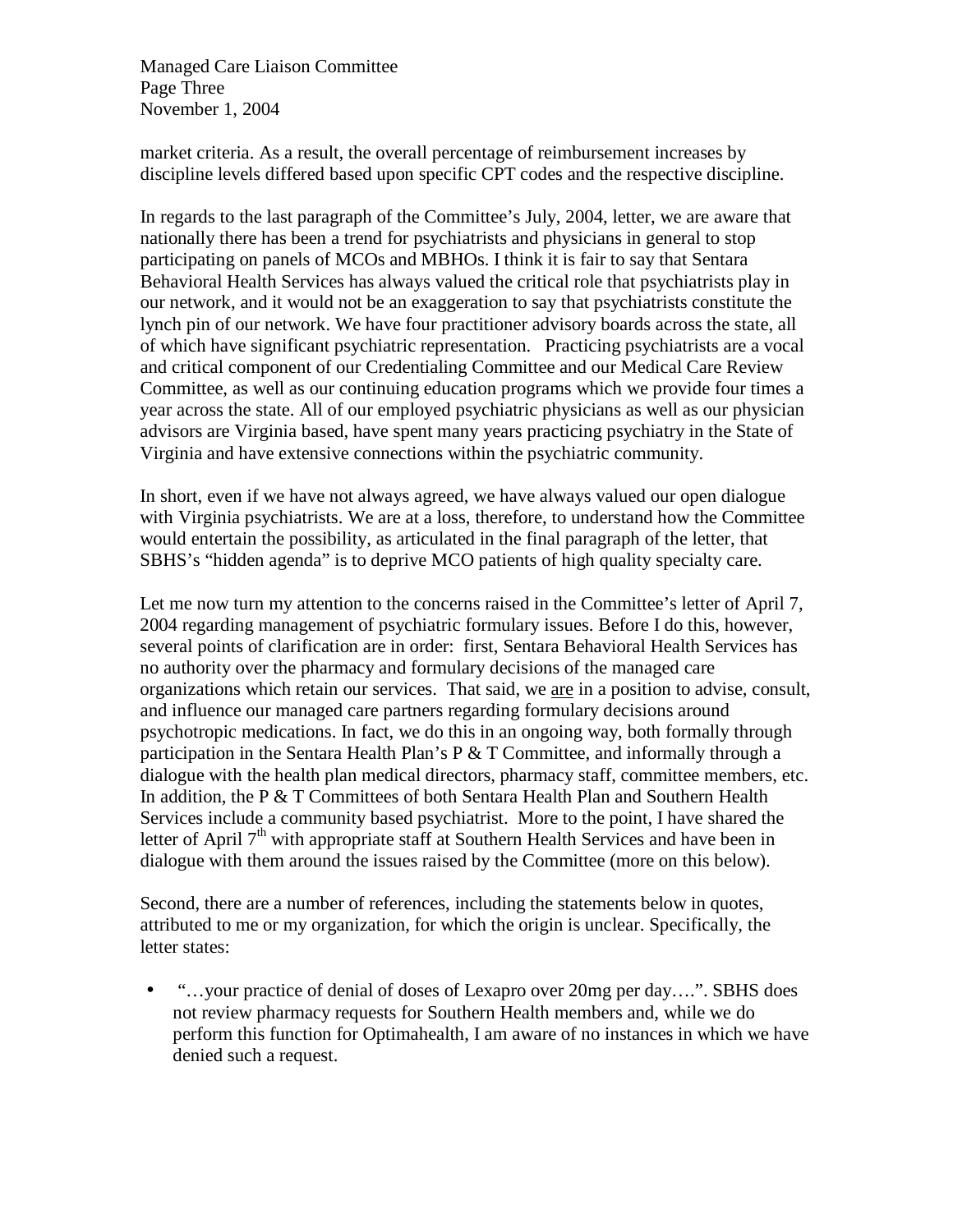Managed Care Liaison Committee<br>Page Four Page Four November 1, <sup>2004</sup>

• "your evocation of 'evidence based medicine' as a justification for inadequate treatments of patients is flawed by the reality "Again I do not know what treatments of patients is flawed by the reality…". Again, <sup>I</sup> do not know what "evocation" is being referred to here and would appreciate clarification of this ambiguous attribution.

Third, we appreciate the Committee taking the time to articulate the distinction between<br>a pharmaceutical company applying for FDA approval for their drug and a practicing <sup>a</sup> pharmaceutical company applying for FDA approval for their drug and <sup>a</sup> practicing psychiatrist using that drug to treat actual patients in clinical practice. Your points regarding the role of the FDA, the basis for pharmaceutical companies decision making, and the difference between response and remission are well articulated, sound, and <sup>I</sup> agree with them. In point of fact, our health plan customers consider <sup>a</sup> far wider range of information in their formulary decision making than FDA indications, and, in my experience, perform extensive reviews of the clinical literature before reaching their conclusions. In short, they want their formulary decisions to be evidence based, not just FDA based.

This leads, in a fairly direct way, to a discussion of the issue of dosing over the FDA<br>limit in particular with escitaloptam. We believe the argument regarding the need to limit, in particular with escitalopram. We believe the argument regarding the need to occasionally dose above FDA limits to achieve the optimal treatment response is <sup>a</sup> legitimate one and one which we are in ongoing discussions with our health plan customers. Because of the key role in health plan formulary decision making played by reference to the evidence base, <sup>I</sup> myself have spoken on several occasions to clinical researchers and staff affiliated with Forest as well as conducted literature reviews looking for any documentation of the additional benefit of, when appropriate, dosing escitalopram beyond <sup>20</sup> mg per day. While <sup>I</sup> have not found any literature in this regard related to escitalopram, <sup>I</sup> have found several articles related to the potential benefit, particularly with more chronically ill depressed patients, of higher dose antidepressants, and have included these in my discussions with our health plan medical directors. If you know of such evidence, or reference to the general issue in clinical practice guidelines, please forward it to me so <sup>I</sup> can include in future discussions with the health plan medical directors.

In that vein, let me say that MCOs are in the often difficult position of trying to ensure<br>appropriate use of premium priced psychopharmaceuticals, trying to strike a balance appropriate use of premium priced psychopharmaceuticals, trying to strike <sup>a</sup> balance between helping to ensure optimized patient response and staying within <sup>a</sup> pharmacy budget. Health plans have <sup>a</sup> legitimate interest in ensuring that limited healthcare dollars are spent on treatments of demonstrated value*,* making formulary decisions on the basis of safety, efficacy and price, in that order.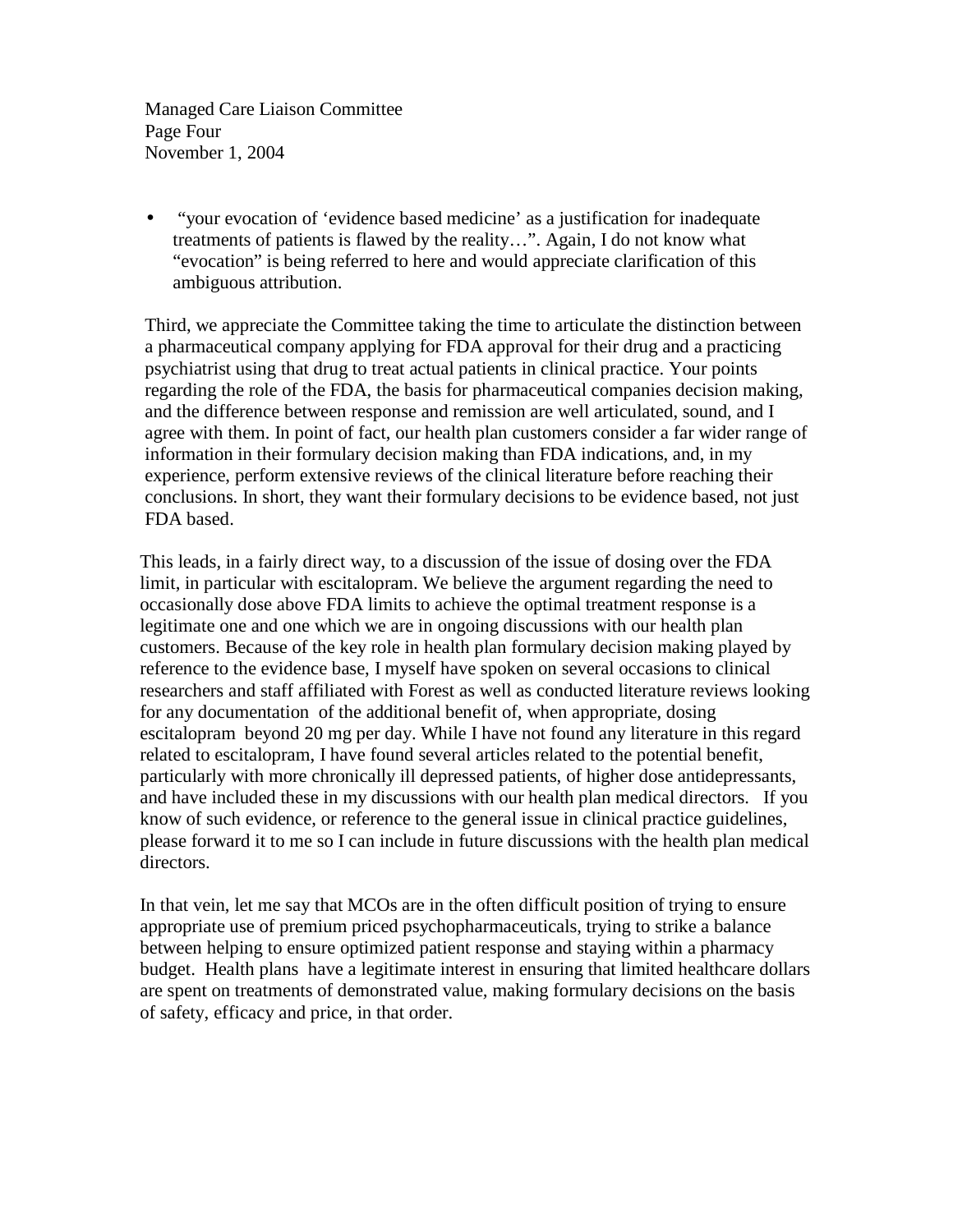Managed Care Lisiaon Committee Page Five November 1, <sup>2004</sup>

One last response to specific points raised by the Committee. In the most recent letter, the Committee asks that in light of the fact that neither I nor SBHS have direct authority Committee asks that, in light of the fact that neither <sup>I</sup> nor SBHS have direct authority over formulary decisions, the Committee would like to be able to communicate directly with the appropriate health plan medical directors. While this is an option, <sup>I</sup> would make an argument for the benefit of working with me and SBHS as intermediary for most of these issues. For example, <sup>I</sup> understand that just within the last week or so, some significant headway was made between <sup>a</sup> PSV member and one of our health plan customer medical directors over the dosing range issue. This conversation has already resulted in the development of draft criteria for approval and plans for future collaboration. As <sup>I</sup> believe was pointed out in that conversation, the health plan's willingness to reconsider their position was in no small part due to my continued dialogue and persistence with their medical director around this issue.

In summary, I'd like to say that no single letter can do full justice to the issues raised in<br>the Managed Care Liaison Committee's letters, nor can letters substitute for having a rea the Managed Care Liaison Committee's letters, nor can letters substitute for having <sup>a</sup> real dialogue about these matters. As <sup>I</sup> did with both the current and past PSV Presidents, <sup>I</sup> reiterate the interest and availability of myself and other appropriate representatives of SBHS to participate in <sup>a</sup> constructive dialogue with appropriate fellow members of the PSV to explore ways to address the Committee's current and future concerns. SBHS and <sup>I</sup> believe strongly that we have potentially many more areas of mutual interest with the PSV than of conflict, if we so choose. Just to mention <sup>a</sup> few such areas:

- we are in the process of developing <sup>a</sup> document to help provide guidance to psychiatrists regarding the monitoring of patients on atypical antipsychotics for development of the metabolic syndrome
- we are very concerned about the reemergence of the psychiatric bed crunch in the last several months and have already had conversations with several psychiatric and medical surgical hospitals as well as community service boards about potential ways we might participate in some solutions
- we have developed programs to provide intensive care management to our sickest enrollees that can be <sup>a</sup> significant resource for psychiatrists struggling to treat these patients
- we have developed guidelines just recently distributed to hundreds of Ob Gyn physicians to help them more effectively manage patients with antenatal and physicians to help them more effectively manage patients with antenatal and<br>postpartum depression so that moms that need to stay on an antidepressant are postpartum depression so that moms that need to stay on an antidepressant aren't<br>inappropriately discontinued inappropriately discontinued.

We believe these are areas of great mutual interest and we would value the input of the PSV to belp make these and other initiatives more relevant and effective as well as PSV to help make these and other initiatives more relevant and effective, as well as identify other areas where we might collaborate.